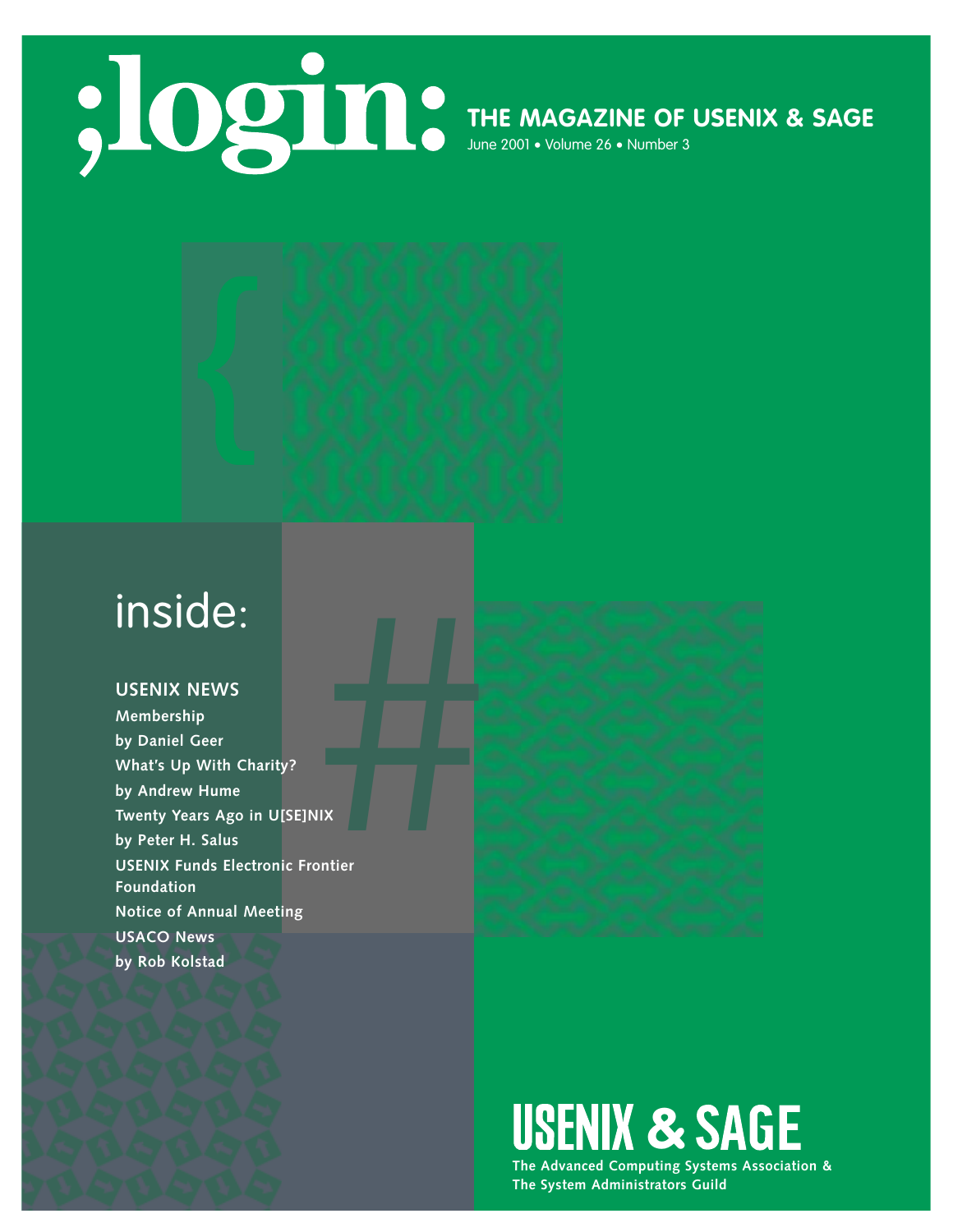# USENIX news

#### USENIX MEMBER BENEFITS

As a member of the USENIX Association, you receive the following benefits:

FREE SUBSCRIPTION TO *;login:*, the Association's magazine, published eight times a year, featuring technical articles, system administration articles, tips and techniques, practical columns on security, Tcl, Perl, Java, and operating systems, book and software reviews, summaries of sessions at USENIX conferences, and reports on various standards activities.

ACCESS TO *;login:* online from October 1997 to last month

*<www.usenix.org/publications/login/login.html>.*

ACCESS TO PAPERS from the USENIX Conferences online starting with 1993 *<www.usenix.org/publications/library/index.html*

*>*.

THE RIGHT TO VOTE on matters affecting the Association, its bylaws, and election of its directors and officers.

OPTIONAL MEMBERSHIP in SAGE, the System Administrators Guild.

DISCOUNTS on registration fees for all USENIX conferences.

DISCOUNTS on the purchase of proceedings and CD-ROMs from USENIX conferences.

SPECIAL DISCOUNTS on a variety of products, books, software, and periodicals. See *<http://www.usenix.org/membership/specialdisc.html>* for details.

#### FOR MORE INFORMATION REGARDING MEMBERSHIP OR BENEFITS, PLEASE SEE

*<http://www.usenix.org/membership/membership.html*<sup>&</sup>gt;

OR CONTACT *<office@usenix.org*> Phone: +1 510 528 8649

#### FOR INFORMATION ABOUT CONFERENCES, PLEASE SEE

*<http://www.usenix.org/events/events.html*>

#### OR CONTACT

*<conference@usenix.org*> Phone: +1 510 528 8649

## **Membership**

**by Daniel Geer** President, USENIX Board of Directors



*<geer@usenix.org>*

"Membership in USENIX has been growing at a sustained double-digit rate for years."

- (a) Good news!
- (b) Define "membership"
- (c) Both

The correct answer is (c), *it is* good news but the definition of member is the crucial detail. This is not unique to USENIX – if there is anything I have learned in Washington it is that when it comes to regulations, the game is over after the definitions page; ditto employment contracts; ditto patents; ditto pre-nuptial agreements; ditto software licenses. Nearly every durable declaration of fact depends critically on what the definition of terms is. (For further reflection, reread Humpty Dumpty's remarks in *Through the Looking Glass*.)

So what is a USENIX Member and why does it matter? A USENIX Member, as we mean it here, is someone who pays the membership fee. They get benefits, some of which are tangible and detailed on our homepage, and some of which are intangible. The intangible, like making colleagues out of people you would never otherwise even meet, tends to grow in importance to you the longer you are here. As with any membership organization, we like to see people stay around a longer time, but if you are reading this you are (likely) already a Member. We hope you stay a long time; I

hope you someday find yourself leading this organization.

What USENIX does better than anything else is concentrate (information about) technical progress in the building and running of systems. We bring together people and ideas. In that tired analogy, we assemble critical mass. Sometimes, the number of people is small, but the ideas are grand, sometimes the reverse is true. Every conference, symposium and workshop we run is a risk, a risk that is exactly proportional to how good we all (you) are at deciding what is important versus merely showy. The reason we are still here and growing is simply that we have been pretty good handicappers over a sustained period. I'd claim that what Warren Buffet is to investing, USENIX is to building real systems – not always glamorous, but forever driven by results, by what actually works under load and what does not.

A former member of the USENIX Board somewhat famously said that what USENIX does is "Move information from where it is to where it isn't." I like that. As some would say, "The future is already here, just unevenly distributed." I like that, too. Putting those two together is close to what USENIX is fundamentally about – catching first light of the future and accelerating the work of our members, people both motivated by and unafraid of results, by moving information from where it is to where it is not.

So what is a Member? We have to stick with the definition we have on "paper" for who has suffrage for our elections. We'll continue to more or less make it automatic to join if you attend one of our meetings. But I want to ask you a straightforward question: If over half the attendees at any meeting are first-timers, it's clear that many of them don't come back. Is this natural selection or something else? I happen to think that it *is* natural selection, and we *are* doing the right thing when we make it easy to try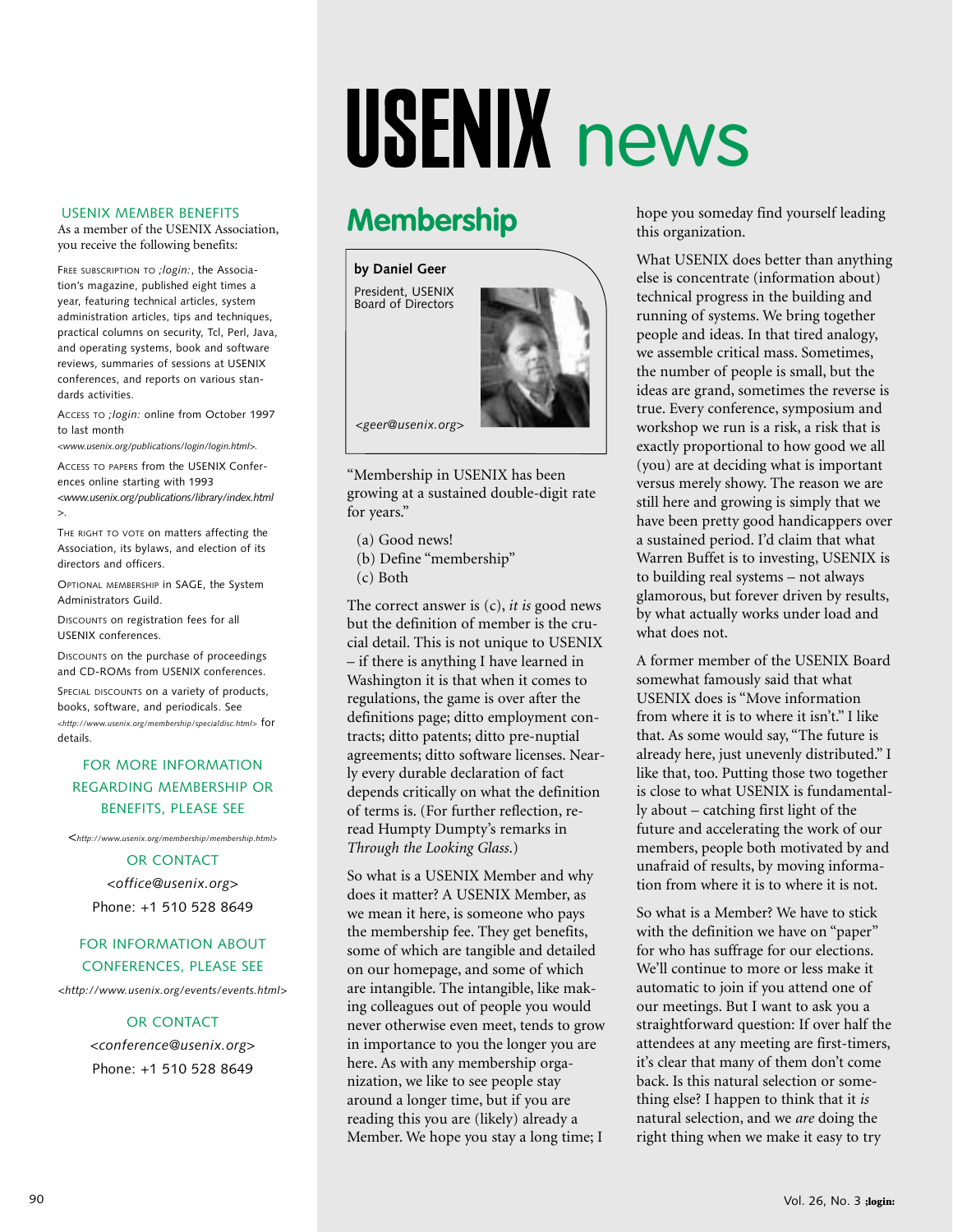out being a Member – sort of submitting ourselves to market forces by defining our Members as those who find what we do here to be valuable to them on a sustaining basis.

Now this leads to a detail: If I am right – that our *raison d'être* is to move information from where it is to where it needs to be and that the reason Members (you) are members is that this is actually valuable to you and your careers – then how much do you want your membership to be an advantage of time and place to you? How much do you want to be a USENIX Member in order to Get It First? How much is your being part of this really rather unique organization about gaining an advantage to you personally in what you do yourself? How much do you want to make membership a ticket to things that are simply not otherwise just lying about for anyone to use? Does what you want align with what it takes to keep USENIX viable for the bulk of your productive life?

Rousseau suggested that democracy survives so long as the electorate cannot give away the treasury. If I am right about what makes USENIX valuable, our treasury is measured in information. How we (you) strike this balance between what is special for our Members and what is for just anyone only seems trivial. Until you think about it.

## **What's Up with Charity?**

Vice-President, USENIX Board of **Directors** *<andrew@usenix.org>*

Over the last seven years, USENIX has funded a modest number of projects that I would describe as "charitable." By this I mean projects primarily benefiting the community at large, rather than the specific technical community to which nearly all our members belong. Much to my surprise, the current USENIX board now has a majority opposed to such projects. This opposition is ideological in nature and has little to do with the amount of funds involved. Of course, the board is quite responsive to "what the membership wants," and frankly, I want you to let the board know if you agree with me, so that we can continue to fund community projects when they present themselves. It would also help the board develop a strategy for such proposals so that decisions can be made on a less ad hoc basis.

I believe that every person and organization has a responsibility to help those in need; this is a significant part of what makes us a society. This is why I personally donate money to the United Way, and it's why AT&T, amongst its other charitable works, contributes the overhead for my donations. Of course, everyone has to decide for themselves how to express that responsibility. I want to give a couple of (I think good) examples of how USENIX has done this in the past.

In 1996, we spent about \$50K on a project centered on a settlement house in lower Manhattan. "Settlement houses" are basically community centers in poorer urban neighborhoods, albeit with a long history of service. The two main activities affecting this discussion are after-school programs for kids and evening outreach for adults. The settlement houses already had some computer labs set up, but they were not being utiby Andrew Hume **don't support of the set of the set of the collaboration** with a local don't, please do let the board know! university, we paid for a better network connection (T1) to the Internet, and we funded undergraduates to teach/tutor people in the computer labs in the use of computer technology. This program has been very successful, and we are being asked to fund a similar effort in a settlement house in Boston.

In August 1999, we funded a request for \$40K from SOS Children's Village near Chicago. The village is part of the Illinois adoption system; it is the destination of last resort for children who have been bounced through several placements. Physically, the village is a set of several houses around a cul-de-sac. The project involved setting up a LAN between the houses, and buying a couple of computers for each of the houses (each of which has 6–10 children), to be used mainly for homework. We also involved a SAGE volunteer to help with configuring, ordering, setting up, and maintaining the network, and teaching the "villagers" how to run the network themselves.

I think both these cases exemplify effective charity; we helped those in real need, we did so in areas that we are familiar with, and we set up connections between the recipients and others in their local community (students and volunteers). I think continuing to support this type of project is a no-brainer, especially at the level of funding  $(\sim 3\%$  of our goodworks budget) we have done in the past. Actually, I think it is so obviously a good idea I am gobsmacked that any reasonable person would oppose it! Dan Geer revealed in the last *;login:* that he thinks we ought to put all our resources into benefiting our members directly. Certainly, that should be our main thrust, but to not set aside a few percent seems mean-spirited and inconsistent with the generosity and camaraderie displayed at our conferences by our members.

If you agree with me, or even if you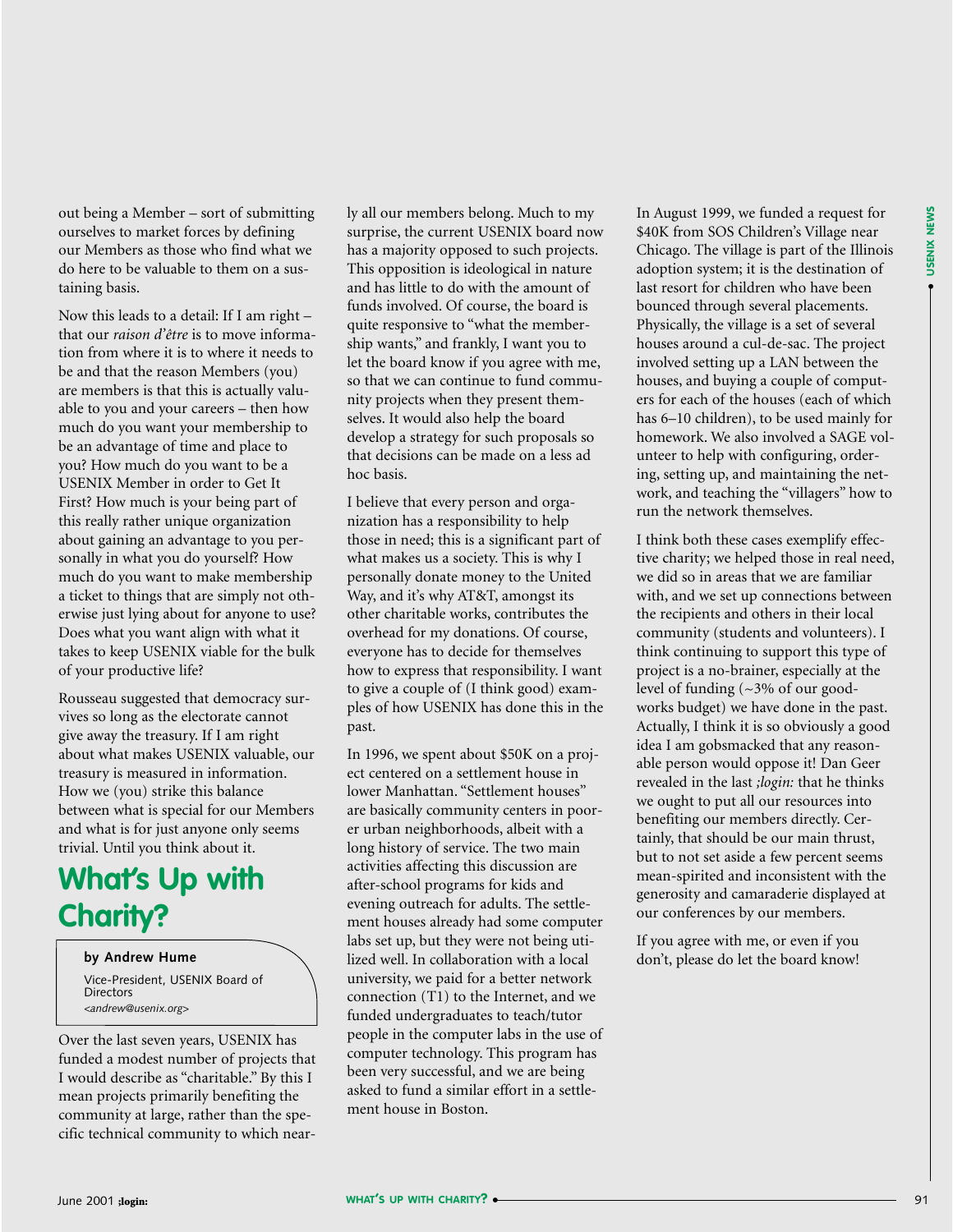## **Twenty Years Ago in U[SE]NIX**

#### **by Peter H. Salus**

USENIX Historian *<peter@matrix.net>*

There was no June 1976 meeting/conference. Lew Law hosted meetings at Harvard in April (with 60 attendees) and October (with double that number). So 25 comes up empty for me.

The June 1981 conference was hosted by Wally Wedel at the University of Texas. While it was well-attended (500), the numbers were but half of those at San Francisco (Tom Ferrin) and Santa Monica (Mike O'Brien, long before Mr. Protocol) which bracketed it.

The community was still bi-coastal: Urbana, IL, Toronto, Denver, Austin all attracted far fewer attendees than Cambridge, MA, New York, Berkeley, San Francisco, or San Diego.

But June 1981 saw the released of 4.1BSD, which contained a large number of performance improvements, support for a new VAX model, and auto-configuration. The summer also saw Kirk McKusick join the CSRG.

Kirk says: "4.1BSD was the high point of performance, in the sense that it was

really 4.0BSD [October 1980] but tuned to a fine hone, especially for the 750. The 4.1BSD system was taken back into Bell Labs to become the 8th Edition UNIX."

Armando Stettner remarked to me that given the choice between 4.1BSD and V7, "no one ever wanted to go back to V7."

In June 1981, the new Internet was growing, too. It had 200 host sites and well over 2,500 users.

## **USENIX Funds Electronic Frontier Foundation**

The USENIX Board of Directors recently decided to fund the Electronic Frontier Foundation's efforts to protect copyright and fair use rights related to the Digital Millennium Copyright Act (DMCA) legal cases. The Electronic Frontier Foundation (EFF) is pursuing several legal cases to protect copyright and fair use rights by opposing the anticircumvention rules of the Digital Millennium Copyright Act (DMCA) as violating constitutional rights to free expression. The cases build on EFF's earlier precedentsetting victory, Bernstein vs. U.S. Department of Justice, where a federal appeals court ruled that code is free speech and, therefore, protected by the Constitution.

The USENIX Association also helped fund the Bernstein case in 2000.

The USENIX Association recently renewed its support for the Electronic Frontier Foundation (EFF) by committing \$150,000 over the next three years to protect copyright and fair use rights related to the Digital Millennium Copyright Act (DMCA) legal cases. EFF expects that approximately \$1.5 million will be needed over the next three years to fully support the project. See their website

*[<http://www.eff.org/support/20010419\\_eff\\_fund\\_drive.html](http://www.eff.org/support/20010419_eff_fund_drive.html) <sup>&</sup>gt;* for information about contributing to this effort.

#### **ABOUT THE ELECTRONIC FRONTIER FOUNDATION:**

The Electronic Frontier Foundation is the leading civil liberties organization working to protect rights in the digital world. Founded in 1990, EFF actively encourages and challenges industry and government to support free expression, privacy, and openness in the information society. EFF's objectives are to ensure that fundamental rights are at least as well secured online as they are offline; to educate the press, policymakers, and the general public about online civil liberties; and to act as a defender of those liberties when they are attacked. For more information about EFF, please see: *[<http://www.eff.org>](http://www.eff.org)*.

#### USENIX BOARD OF DIRECTORS

Communicate directly with the USENIX Board of Directors by writing to *<board@usenix.org>*.

#### PRESIDENT:

Daniel Geer *<geer@usenix.org>* VICE PRESIDENT:

Andrew Hume *<andrew@usenix.org>* SECRETARY:

Michael B. Jones *<mike@usenix.org>*

#### TREASURER:

Peter Honeyman *<honey@usenix.org>*

#### DIRECTORS:

John Gilmore *<john@usenix.org>* Jon "maddog" Hall *<maddog@usenix.org>* Marshall Kirk McKusick *<kirk@usenix.org>* Avi Rubin *<avi@usenix.org>*

EXECUTIVE DIRECTOR:

Ellie Young *<ellie@usenix.org>*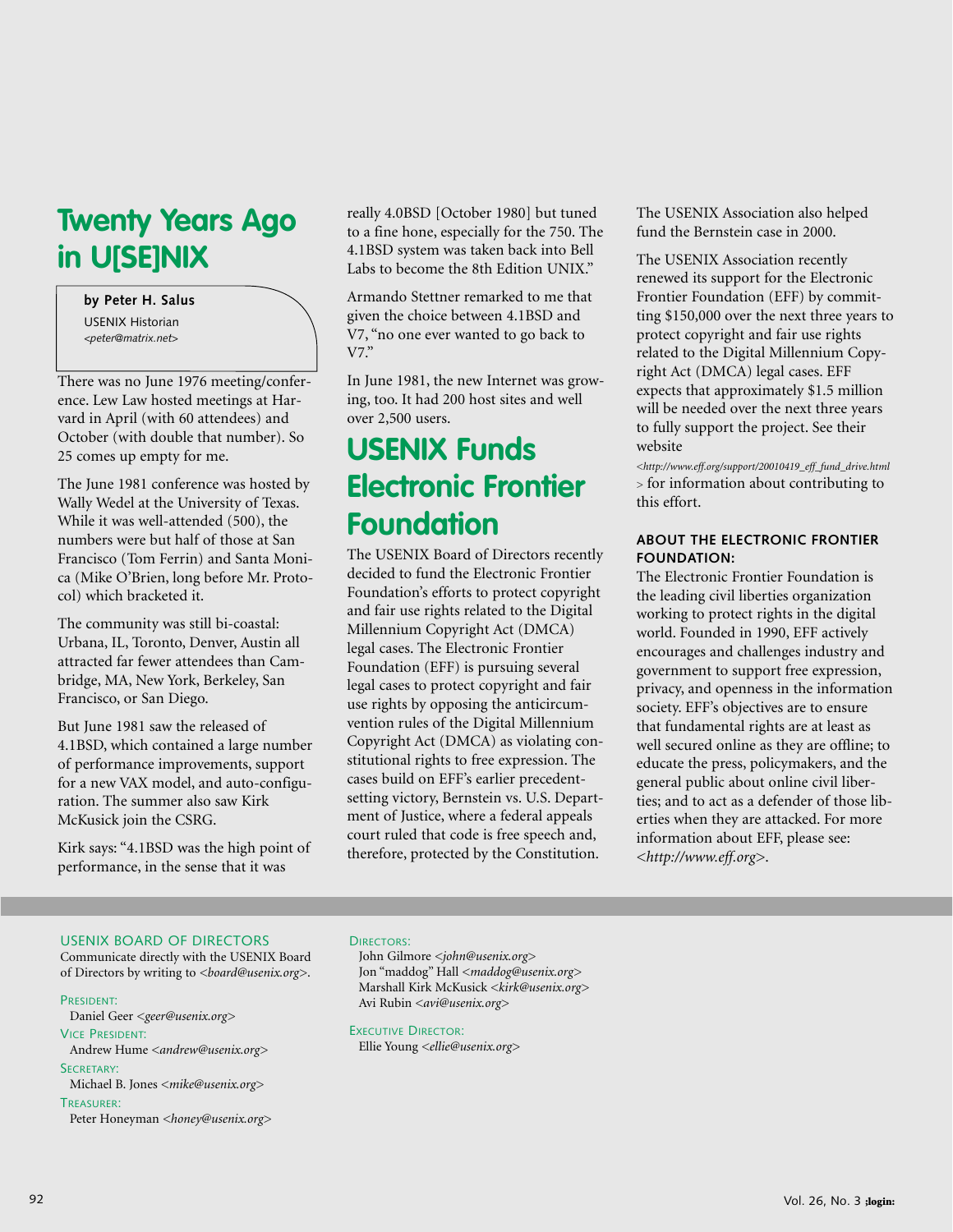## **Notice of Annual Meeting**

The USENIX Association's Annual Meeting of the Board of Directors with the membership will be held during the 2001 USENIX Annual Technical Conference in Boston in June. The exact date, time and place will be announced on site.

We welcome all to come and participate.

## **USACO News**

**by Rob Kolstad** *;login:* Editor *<kolstad@usenix.org>*

The first phase of the USACO contest season is wrapping up. We've held the US Open and chosen the finalists for training camp in addition to recognizing dozen and a half "USACO All Americans." From the finalists, four will be chosen to attend the IOI contest in Tampere, Finland in July.

The US Open had 358 total contest entries from 40 different countries, including 187 from the USA (which is an improvement in USA participation!). The contest was run both in a proctored version (for USA and other participants) and a week-long (but five-hour limited)

non-proctored version. Contestants chose to enter either of two divisions:

- The Green division with really hard problems
- The Orange division with somewhat difficult problems

This year, the Green problems were really, really challenging. Scores were much lower than usual and the contestants made it clear that they thought the problems were much harder. It's a challenging task to get the problems "just right."

The top five proctored USA winners along with their HS graduation years, states, and schools, were:

Thuc Vu, 2001, Fairmont Preparatory School, CA. Songzi Du, 2003, Ben Davis HS, IN. Reid Barton, 2001, Home Schooled, MA. Jacob Burnim, 2002, Montgomery Blair HS, MD. Yuran Lu, 2001 Presque Isle HS, ME.

Thuc Vu placed second last year, nine points shy of perfect.

The not-necessarily-proctored International Division top eight:

Doan Ngoc Minh, 2001, Viet Nam Li Yiming, 2001, China Ivan Georgiev, 2001, Bulgaria Li Rui, 2002, China Pengxu Li, 2002, China

Wenjie Fu, 2002, China Martin Pettai, 2002, Estonia Jozef Tvarozek, 2002, Slovakia

Vietnam and China continue their winning ways. China often takes four gold medals at the IOI.

From the results of this year's four contests, the USACO chose 18 students recognize as the USACO All American Programming team. These students participated strongly and scored consistently high on the contests:

Reid Barton, 2001, Home Schooled, MA Jacob Burnim, 2002, Montgomery Blair HS, MD. Kevin Chen, 2002,Western Branch, VA Jeff Cohen, 2002, TJHSST, VA Adam D'Angelo, 2002, Phillips Exeter, CT Songzi Du, 2003, Ben Davis HS, IN Richard Eager, 2001, TJHSST, VA Joseph Jaewhan Lim, 2004,Taejeon Christian School Yuran Lu, 2001, Presque Isle HS, ME Vladimir Novakovski, 2002 TJHSST, VA Anatoly Preygel, 2003, Montgomery Blair HS, MD Gregory Price, 2002, TJHSST, VA Alex Schwendner, 2005, Homeschool, TX Gary Sivek, 2002, TJHSST, VA

Steven Sivek, 2002, TJHSST, VA

#### USENIX SUPPORTING MEMBERS

- Addison-Wesley Kit Cosper Earthlink Network Edgix Interhack Corporation Interliant Lessing & Partner Linux Security, Inc. Lucent Technologies Microsoft Research Motorola Australia Software Centre New Riders Publishing
- Nimrod AS O'Reilly & Associates Inc. Raytheon Company Sams Publishing The SANS Institute Sendmail, Inc. Smart Storage, Inc. Sun Microsystems, Inc. Sybase, Inc. Syntax, Inc. Taos: The Sys Admin Company TechTarget.com UUNET Technologies, Inc.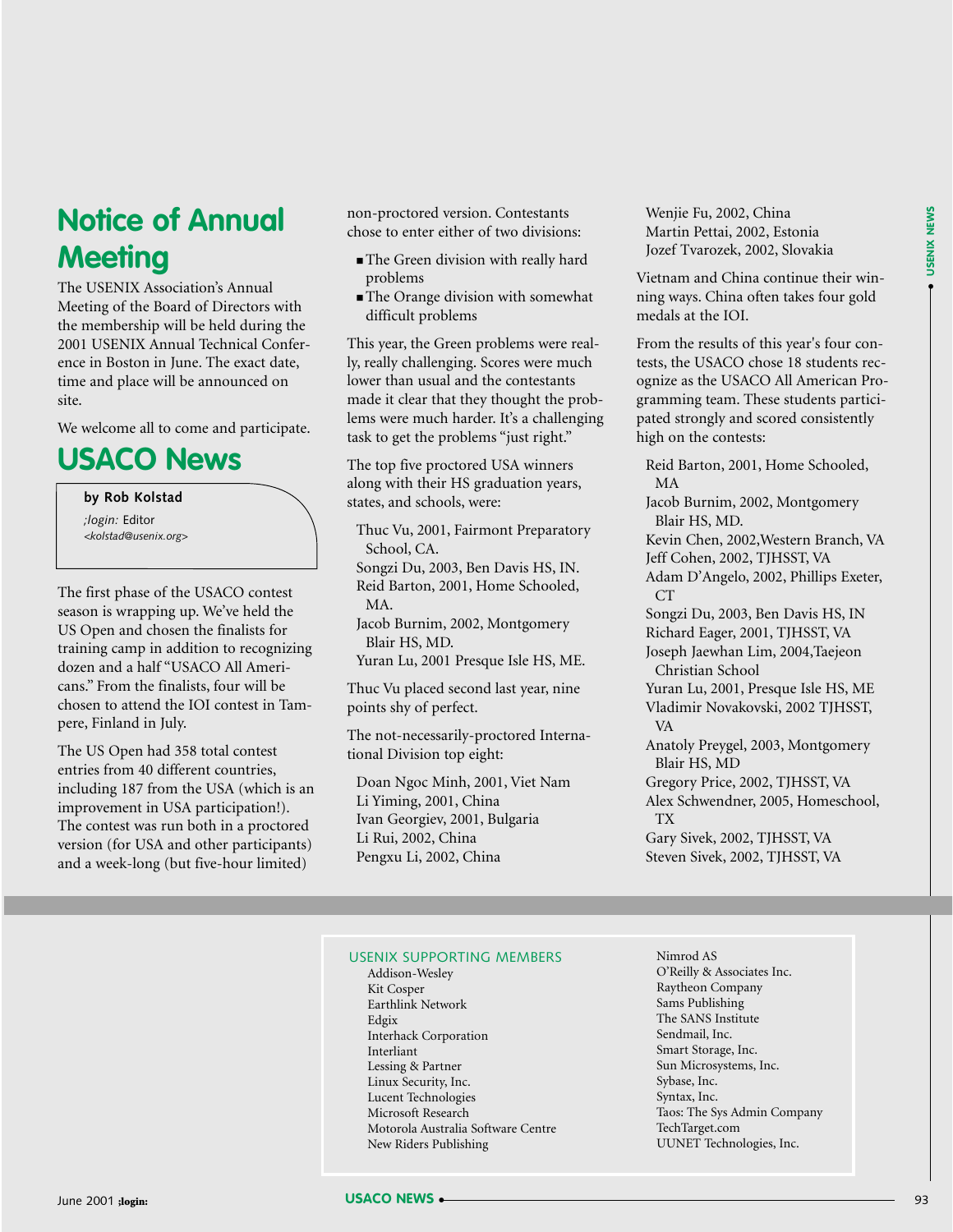Thuc Vu, 2001, Fairmont Preparatory School, CA Tom Widland, 2001, Albuquerque

Academy, NM

John Zhu, 2001, Gilbert HS, AZ

The criteria for the final contest rounds to be held at USACO programming camp were slightly different. Among the criteria was a requirement to be able to attend the IOI! This results in slightly different selection for training camp:

Reid Barton, 2001, Home Schooled, MA

Jacob Burnim, 2002, Montgomery Blair HS, MD.

Jeff Cohen, 2002, TJHSST, VA

Adam D'Angelo, 2002, Phillips Exeter, CT

Songzi Du, 2003, Ben Davis HS, IN

Neil Herriot, 2002,Palo Alto HS, CA Joseph Jaewhan Lim, 2004,Taejeon Christian School

Yuran Lu, 2001, Presque Isle HS, ME

Vladimir Novakovski, 2002 TJHSST, VA

Anatoly Preygel, 2003, Montgomery Blair HS, MD

Alex Schwendner, 2005, Homeschool, TX

Gary Sivek, 2002, TJHSST, VA

Steven Sivek, 2002, TJHSST, VA

Thuc Vu, 2001, Fairmont Preparatory School, CA

Tom Widland, 2001, Albuquerque Academy, NM

Problem four presented a serious challenge to the contestants.

Designed by Greg Galperin, formerly of MIT and now at an airline scheduling startup, it required the students to reorder mixed up cow signs in order to form an advertisement:

Farmer John decided to make the most out of his highwayside farm and sell advertising. He found a client and hiked to his fence which runs along the highway and painted the message on the sides of the cows grazing along the fence. He painted exactly K letters  $(2 \le K \le$ 4) on each of C  $(2 \leq C \leq 20)$  cows and ignored spaces.

Although cows are fairly lazy creatures, they are not immobile. After milking the next morning, FJ noticed that the message he was being paid to display was now in pieces in his barn. Worse still, FJ also forgot the original message.

Help FJ reconstruct the original message. Given K, the cows' letter groupings (which all happen to be unique), and a dictionary that contains all the possible words, figure out all the possible messages (note that the message ABCD EF is different from AB CDEF). Each dictionary word is unique and can be used more than once in any given message. All C cows are used exactly once. Being advertising, it is important to ignore grammar and any possible meaning of the message.

It is guaranteed that the number of possible original messages will not exceed 2,000,000,000. Furthermore, all data in this problem is supplied in upper-case.

PROBLEM NAME: sign

INPUT FORMAT:

Line 1: Three integers, K, C, and D  $(1 \le D \le 150)$ , the number of words in the dictionary)

Lines 2..C+1: Each line contains K letters of the scrambled message

Lines C+2..C+D+1: Each line contains a single word from a dictionary; no word is longer than ten characters

SAMPLE INPUT (file sign.in):

3 5 7 **TEN** ATT **NAT** BAR ACK AT ATTACK BARN CHICKENS CHOPPERS COWS **TFN** 

OUTPUT FORMAT:

- Line 1: The first (in alphabetical order) possible message. Note that "A B" precedes "AB" alpha betically.
- Line 2: A single integer which is the number of possible messages
- If no solutions exist, print a single line containing the word "NOSOLUTIONS".

SAMPLE OUTPUT (file sign.out):

ATTACK BARN AT TEN 6

[in case you were wondering, here are the six: TEN ATTACK BARN AT, TEN BARN AT ATTACK, ATTACK TEN BARN AT, ATTACK BARN AT TEN, BARN AT TEN ATTACK, and BARN AT ATTACK TEN]

Problem eight, in the orange division, challenged the next tier of students. Designed by Don Piele, USACO director, it asks the students to find numbers with certain properties to enable a combination lock to be opened:

To unlock a combination lock you must rotate a dial alternately right and left through a sequence of positive numbers. For this problem, a sequence (C1, C2, ..., Cn) is called a combination for M if it has the following properties:

```
1) n > 12) Ci - C(i-1) = 1 for all i
3) C1 + C2 + \dots Cn = M
```
Create a program which will find all possible combinations for a given M. Express each combination by giving the first and last number in the combination.